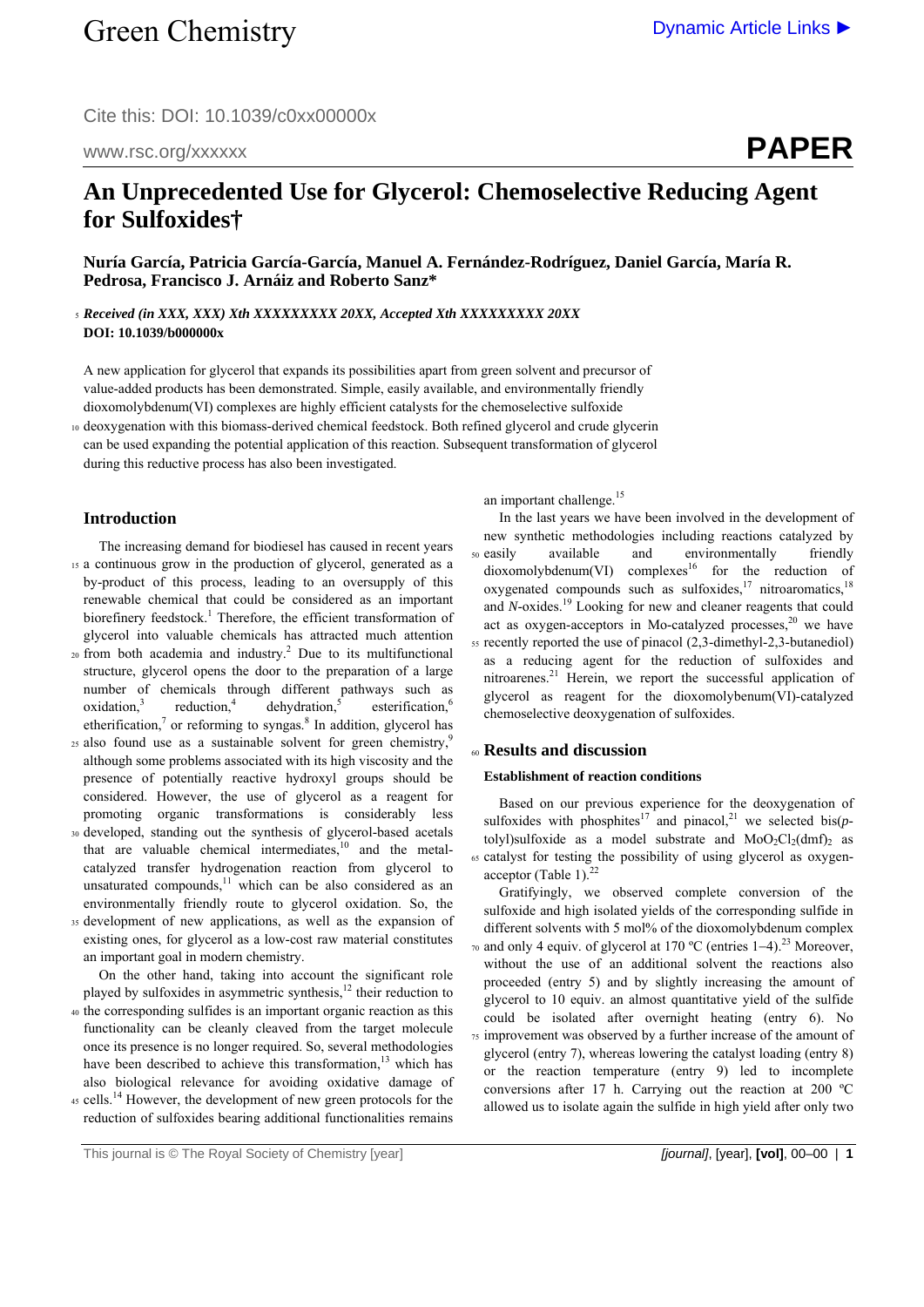hours (entry 10). At this temperature the catalyst loading could be cut up by half (2.5 mol%) without affecting the reaction time or the isolated yield (entry 11).<sup>24</sup> Additional studies were also conducted at 200 ºC to fine-tune the catalyst loading and reaction

- 5 time. These studies revealed that 1 order of magnitude or more decrease in the catalyst loading to 0.1–0.25 mol% resulted in complete conversion and high yield by just extending the reaction time to 24–36 h (entries 12–13). On the other hand, the reaction could be performed under microwave irradiation reducing the
- 10 required time for the reduction to 15 min at 200 ºC (entry 14) or even 5 min at 230 ºC (entry 15). Under these conditions better results were obtained by using toluene<sup>23</sup> as solvent and only a slight excess of glycerol (entries 17–18). Once again, the amount of catalyst employed could be diminished by an order of
- 15 magnitude by just extending the reaction time (entry 18). In addition, other dioxomolybdenum(VI) complexes such as  $MoO_2Cl_2(dmso)_2$ ,  $MoO_2Cl_2(OPPh_3)_2$ ,  $MoO_2Cl_2(bipy)$ , or  $MoO<sub>2</sub>(acac)$ <sub>2</sub> also resulted to be active catalysts for this transformation both under thermal and microwave conditions.
- 20 Furthermore, and as expected, reactions conducted in the absence of the metal catalyst under conventional or microwave heating afforded no appreciable deoxygenation of the sulfoxide, although about 30% of disproportion of the sulfoxide was observed after 24 h at 200 ºC leading to equimolar amounts of bis(*p*-25 tolyl)sulfone and bis(*p*-tolyl)sulfide.

**Table 1** Optimization of the reaction conditions for the reduction of bis(*p*tolyl)sulfoxide with glycerol



*a* Based on the starting bis(*p*-tolyl)sulfoxide; in brackets conversion estimated by <sup>1</sup>H NMR (300 MHz) from the crude reaction mixture. <sup>*b*</sup> Yield not determined. Conducted under microwave irradiation (maximum wattage 300 W); see ESI† for details.

#### **Scope of the sulfoxides reduction**

 Our studies on reaction conditions showed that different combinations of catalyst loading/temperature/reaction time are efficient to accomplish the desired transformation both under 35 conventional or microwave heating. Among them, we selected 5.0 mol% [Mo] / 170 ºC / overnight (Method A), 2.5 mol% [Mo] / 200 ºC / 2–4 h (Method B) and 2.5 mol% [Mo] / MW 230 ºC / 5 min (Method C) to check the scope of the reduction process. Using these conditions, the deoxygenation of diverse 40 representative sulfoxides was examined (Table 2). Thus, different diaryl and alkyl aryl sulfoxides reacted under the selected optimized conditions to afford high yields of the corresponding sulfides. Notably, starting sulfoxides bearing additional reducible functionalities such as halogens, C-C multiple bonds, cyano or 45 ester groups could be chemoselectively deoxygenated to the corresponding sulfides remaining unaffected the additional substituent (entries  $14-26$ ). Remarkably, in the case of methyl  $4$ nitrophenyl sulfoxide no reduction of the nitro group was observed (entries  $27-29$ ).<sup>25</sup>

In addition, this method can be applied to the multigram synthesis of sulfides. For instance, high yields were obtained in the reduction of 5.76 g of bis(*p*-tolyl)sulfoxide under both conventional heating and microwave-assisted conditions (Scheme 1). Interestingly, the deoxygenation of 2.30 g of this sulfoxide 55 could also be carried out lowering the catalyst loading to 0.25 mol% without affecting the yield of the process (Scheme 1).



**Scheme 1** Multi-gram reduction of bis(*p*-tolyl)sulfoxide.

The stability of a catalyst and its potential for reusability are important factors for evaluating the sustainability of the catalytic system and practical applications. We performed a recycling study for the dioxomolybdenum complex by using the deoxygenation of bis(*p*-tolyl)sulfoxide as a test reaction. After 65 completion of the first reaction under conventional heating (200  $\rm{°C}$ , 4 h) to yield the corresponding bis( $p$ -tolyl)sulfide, the organic compound was easily extracted with hot toluene (70–80  $^{\circ}$ C) from the glycerolic phase containing the catalyst. After the addition of a new batch of sulfoxide the second and following runs were 70 performed again under the same reaction conditions with similar catalyst activity.<sup>26</sup> We were able to reuse the catalytic system for at least five times with a negligible change in its activity (Scheme  $2)$ .<sup>27</sup>

30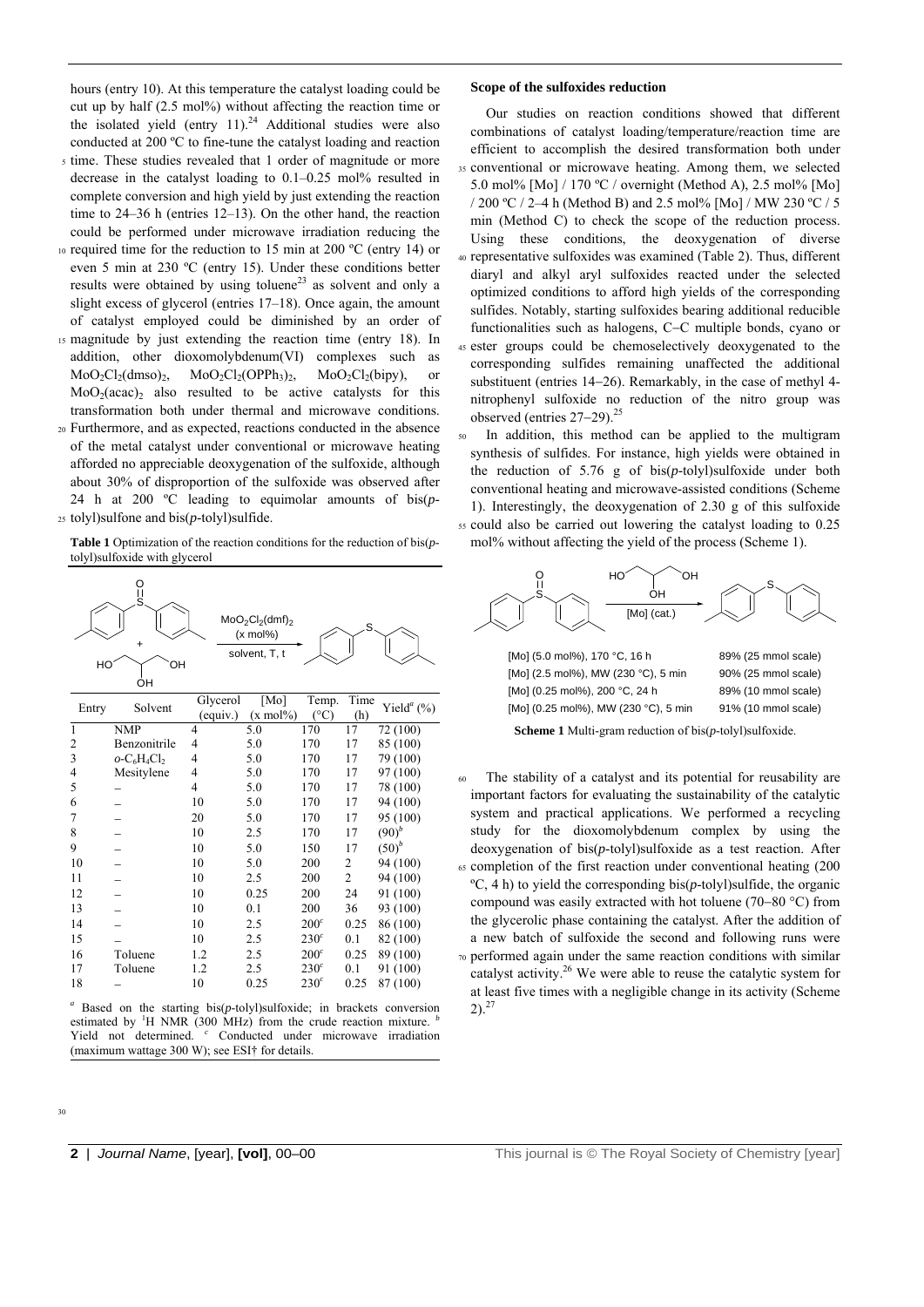

**Scheme 2** Recycling study of the Mo-catalyzed reduction of bis(*p*tolyl)sulfoxide with glycerol.

|                                          | <b>Table 2</b> Reduction of sulfoxides with glycerol catalyzed by |  |  |  |
|------------------------------------------|-------------------------------------------------------------------|--|--|--|
| $5 \text{ MoO}_2\text{Cl}_2(\text{dmf})$ |                                                                   |  |  |  |





## **Reduction of sulfoxides employing crude glycerol**

 As pointed out in the introduction, glycerol is a major byproduct in the transesterification process of biodiesel production. The crude glycerol formed in these processes, usually called 10 glycerin, is a complex mixture of variable purity that usually contains methanol, water, inorganic salts and other organic materials depending on the methodology employed for the biodiesel generation. The purification of the crude glycerol is nowadays an energy-consuming process and, as a consequence, 15 an economic and technological concern in the biodiesel industry. Therefore, the direct usage of low-quality glycerol from biodiesel production is a main goal for glycerol revalorization.

 With this idea in mind, we surveyed the viability of our developed methodology using crude glycerol.<sup>28</sup> Even though the  $20$  purity of the crude glycerol employed was as low as  $5-8\%$ , we were pleased to find that the reduction of a series of representative sulfoxides occurred to full conversion at 200 ºC in the presence of 2.5 mol% of  $MoO<sub>2</sub>Cl<sub>2</sub>(dmf)<sub>2</sub>$  (Scheme 3). These reactions took place in similar reaction times and slightly lower  $\mu$ <sub>25</sub> yields in comparison with the use of refined glycerol.<sup>26</sup>



[a] All reactions were conducted with 1 mmol of sulfoxide and 2.4 g of crude glycerol (ca. 5-8% purity)

**Scheme 3** Reduction of sulfoxides with crude glycerol catalyzed by  $MoO<sub>2</sub>Cl<sub>2</sub>(dmf)<sub>2</sub>$ .

## <sup>30</sup>**Transformation of glycerol in the reduction process**

 After having established a new and useful application of glycerol as reagent and solvent for the molybdenum-catalyzed chemoselective reduction of sulfoxides, we turned our attention to the transformation of the glycerol in the process. In this sense, 35 glycerol is a highly functionalized molecule that could be oxidized in diverse extent to a wide range of compounds depending on the catalyst, the oxidant and the reaction conditions.

 To determine the extent of glycerol oxidation in the developed 40 reduction of sulfoxides, a series of experiments varying the ratio sulfoxide-glycerol were performed and are summarized in Scheme 4. These reactions were conducted using bis(*p*tolyl)sulfoxide at 200  $^{\circ}$ C in the presence of 2.5 mol% of molybdenum catalyst using mesitylene as solvent and the 45 conversion was estimated by  ${}^{1}H$  NMR (300 MHz) after 9 hours.

This journal is © The Royal Society of Chemistry [year] *Journal Name*, [year], **[vol]**, 00–00 | **3**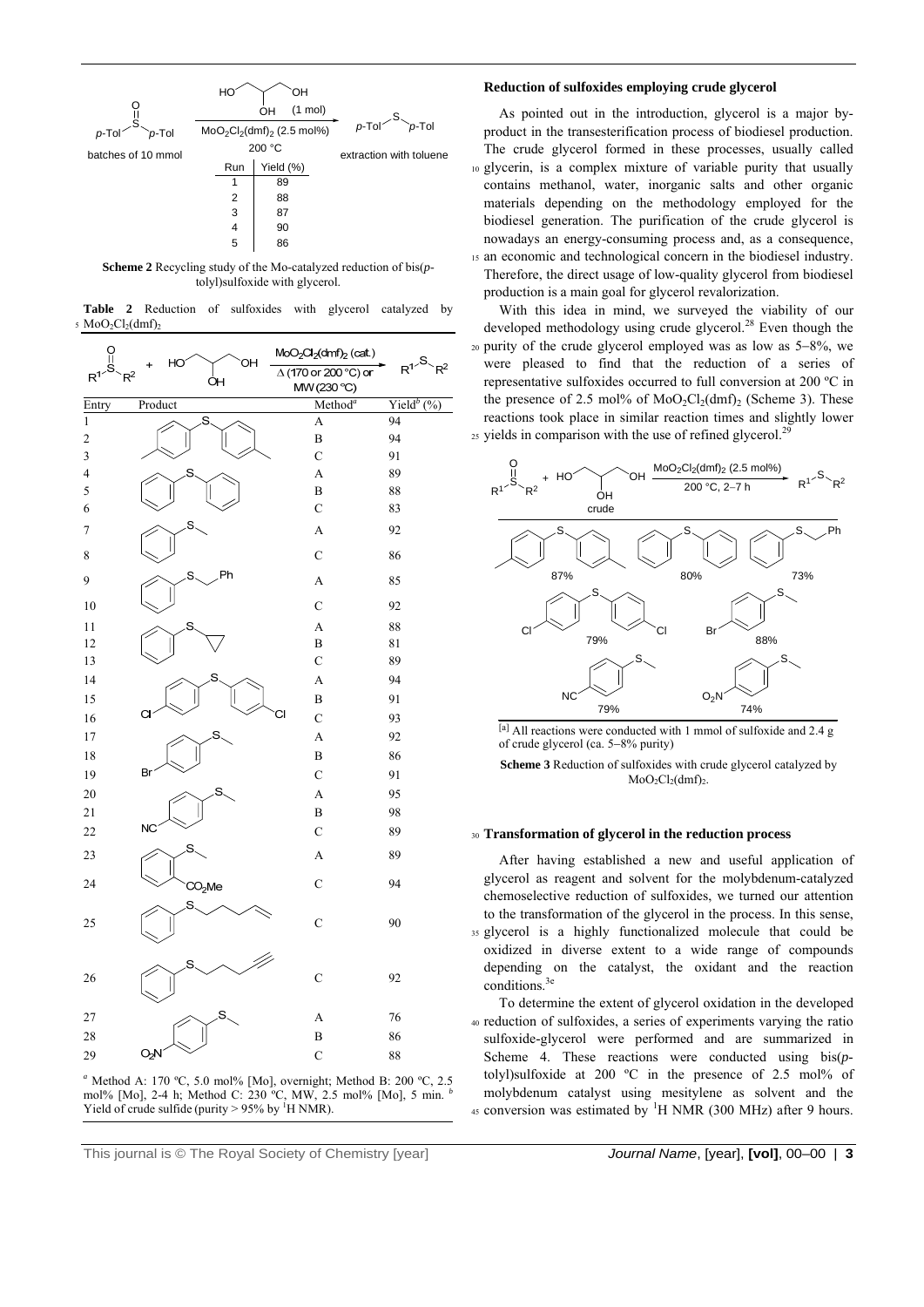These data show that glycerol was able to completely reduce up to 6 equiv. of sulfoxide. Incomplete conversions (48–76%), that correspond with the consumption of 6 equiv. or less, were reached in the assays with higher sulfoxide:glycerol molar ratios.

5 These results imply that, if one equivalent of glycerol is able to reduce 6 equiv. of sulfoxide, this equivalent of glycerol should be transformed in 2 equiv. of  $CO<sub>2</sub>$  and one equivalent of formic acid to balance the redox reaction (Scheme 4).



<sup>10</sup>**Scheme 4** Mo-catalyzed oxidation of glycerol with bis(*p*-tolyl)sulfoxide.

 The glycerol oxidation is a complex process which could involve different pathways and furnish several oxidation products (Figure 1). The complete transformation of 6 equiv. of sulfoxide 15 in the presence of just 1 equiv. of glycerol indicates that the oxidation products formed from glycerol should be also oxidized by the sulfoxide under the reaction conditions to finally afford carbon dioxide and formic acid.



<sup>20</sup>**Fig. 1** Possible products generated by the oxidation of glycerol.

 To prove the formation of formic acid and gain some insight into the glycerol transformation under the catalytic optimized conditions, different NMR assays were designed. First, we  $25$  performed the reaction of DMSO- $d_6$  (6 equiv.) with glycerol (1 equiv.) at 170 °C and after 17 h we could observe in the  $^{13}$ C-NMR spectrum the formation of formic acid as main product as well as minor amounts of glycerol remaining. $30$  Reactions lowering the ratio DMSO-*d6*:glycerol were also conducted either 30 at 170 °C or at 200 °C and their  ${}^{13}$ C-NMR were measured. In all these spectra, even when using an equimolecular ratio of sulfoxide and glycerol, we essentially observed the signals of the formic acid and glycerol.<sup>30</sup> These results suggest that, under the reaction conditions, the primary oxidation products generated 35 from glycerol are further oxidized by the sulfoxide and that these secondary oxidations are favoured over the glycerol oxidation.

 To check these hypothesis we carried out the deoxygenation of bis(*p*-tolyl)sulfoxide using as reducing agent several of the compounds proposed in Figure 1. These reactions, summarized in 40 Table 3, were conducted under microwave heating, at either 180 or 230 ºC, but varying the molar ratio sulfoxide:reductant in order to get information about the reduction capability of each species. Thus, equimolecular reactions of sulfoxide with dihidroxyacetone, tartronic acid, glycolaldehyde, glycolic acid 45 and glyoxylic acid occurred to full conversion and high yield either at 180 or 230 ºC (entries 4, 7, 8, 11, 12, 15, 16, 19, 20 and 23). These results confirm that these compounds, likely generated in the glycerol oxidation, are also able to reduce the sulfoxide to the corresponding sulfide in the presence of the molybdenum 50 catalyst and, additionally, that these compounds have a higher reducing power than glycerol, whose reaction at 180 ºC gave only 50% conversion (entry 3). Notably, dihidroxyacetone, tartronic acid, glycolaldehyde, glycolic acid and glyoxylic acid could reduce the number of equivalents of sulfoxide required to be  $55$  completely converted into formic acid and  $CO<sub>2</sub>$  (entries 5, 6, 9, 10, 13, 14, 17, 18, 21 and 22) thus suggesting the plausible intermediacy of these compounds during the deoxygenation process of sulfoxides by glycerol.

 On the contrary, moderate to low conversions were achieved, 60 even at extended reaction times, in analogous experiments conducted with glyoxal, oxalic acid, and formaldehyde as reductants (entries 24 and 26–30). These data reveal that, most probably, these compounds are not formed in the oxidation of glycerol or their derivatives under the reaction conditions.

Finally, we also checked that formic acid was not significantly oxidized by the sulfoxide under these conditions (entries 31 and 32), supporting the fact that this product will be the major one after the complete reduction of the sulfoxide. It is interesting to note that formic acid is of great interest as a chemical and  $\frac{1}{70}$  hydrogen carrier.<sup>31</sup>

75

**4** | *Journal Name*, [year], **[vol]**, 00–00 This journal is © The Royal Society of Chemistry [year]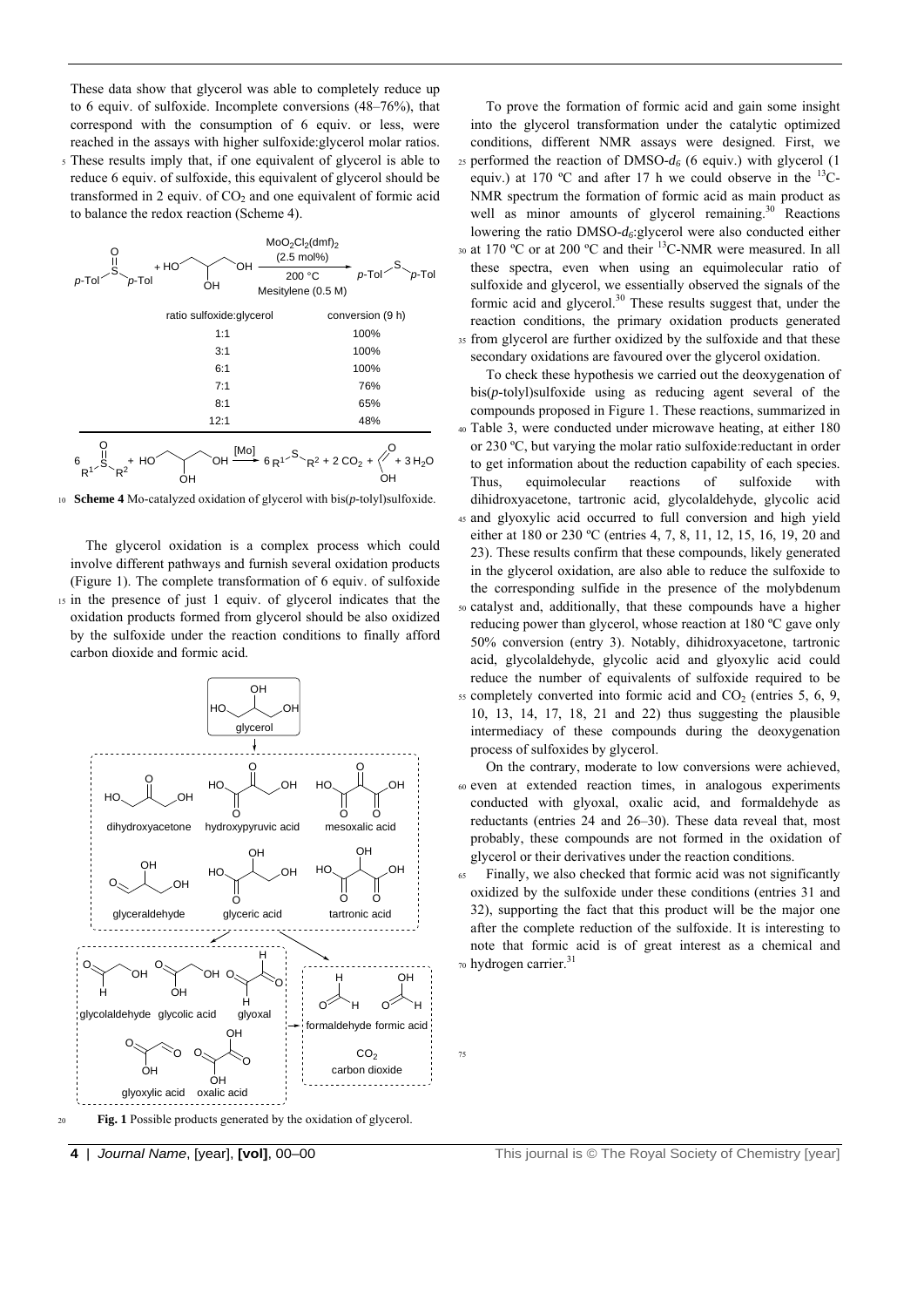**Table 3** Oxidation products of glycerol as reductants of sulfoxides in the presence of  $MoO<sub>2</sub>Cl<sub>2</sub>(dmf)$ <sub>2</sub>

| ဂူ<br>p-Tol     | Reducing<br>agent<br>p-Tol | $MoO2Cl2(dmf)2$<br>$(2.5 \text{ mol%)}$<br>Toluene (1 mL) |                 | $p$ -Tol $\sim$ S | $p$ -Tol                  |  |
|-----------------|----------------------------|-----------------------------------------------------------|-----------------|-------------------|---------------------------|--|
|                 | (n equiv.)                 |                                                           | MW, T, t        |                   |                           |  |
| Entry           | Reducing agent             | n equiv.                                                  | $T (^{\circ}C)$ | Time (min)        | Yield <sup>a</sup> $(\%)$ |  |
| $\mathbf{1}$    | OН                         | 1                                                         | 230             | 5                 | 91 (100)                  |  |
| $\overline{c}$  | HO<br>OH                   | 6                                                         | 230             | 5                 | 93 (100)                  |  |
| 3               | glycerol                   | 1                                                         | 180             | 5                 | $(50)^{b}$                |  |
| 4               | O                          | $\mathbf{1}$                                              | 230             | 5                 | 92 (100)                  |  |
| 5               | HO.<br>OН                  | 4                                                         | 230             | 10                | 94 (100)                  |  |
| 6               | dihydroxyacetone           | 5                                                         | 230             | 20                | $(86)^{b}$                |  |
| 7               |                            | 1                                                         | 180             | 5                 | 97 (100)                  |  |
| 8               | OH                         | 1                                                         | 230             | 5                 | 93 (100)                  |  |
| 9               | OН<br>HO.                  | 3                                                         | 230             | 5                 | 97 (100)                  |  |
| 10              | O<br>O                     | 4                                                         | 230             | 5                 | $(74)^b$                  |  |
| 11              | tartronic acid             | $\mathbf{1}$                                              | 180             | 5                 | 94 (100)                  |  |
| 12 <sup>c</sup> |                            | 1                                                         | 230             | 5                 | 91 (100)                  |  |
| 13 <sup>c</sup> | OН                         | 3                                                         | 230             | 5                 | 92 (100)                  |  |
| 14 <sup>c</sup> | н                          | 4                                                         | 230             | 20                | $(67)^{b}$                |  |
| 15 <sup>c</sup> | glycolaldehyde             | 1                                                         | 180             | 5                 | 93 (100)                  |  |
| 16              |                            | $\mathbf{1}$                                              | 230             | 5                 | 96 (100)                  |  |
| 17              | OН                         | 3                                                         | 230             | 5                 | 93 (100)                  |  |
| 18              | OН                         | 4                                                         | 230             | 5                 | $(73)^{b}$                |  |
| 19              | glycolic acid              | 1                                                         | 180             | 5                 | 92 (100)                  |  |
| 20              |                            | 1                                                         | 230             | 5                 | 87 (100)                  |  |
| 21              |                            | $\overline{2}$                                            | 230             | 10                | 92 (100)                  |  |
| 22              | OН                         | 3                                                         | 230             | 5                 | $(65)^{b}$                |  |
| 23              | glyoxylic acid             | 1                                                         | 180             | 5                 | 93 (100)                  |  |
| $24^e$          | н                          | 1                                                         | 230             | 10                | $(75)^{b}$                |  |
| $25^e$          |                            | 3                                                         | 230             | 10                | $(41)^{b}$                |  |
| $26^e$          | glyoxal                    | 1                                                         | 180             | 10                | $(50)^{b}$                |  |
| 27              | OH                         | $\mathbf{1}$                                              | 230             | 10                | $(69)^{b}$                |  |
| 28              | HO<br>oxalic acid          | $\mathbf{1}$                                              | 180             | 10                | $(\leq 5)$                |  |
| $29^e$          | н                          | 1                                                         | 230             | 10                | (54)                      |  |
| 30 <sup>e</sup> | н<br>formaldehyde          | $\mathbf{1}$                                              | 180             | 5                 | $(\leq 5)$                |  |
| 31              | ЮH<br>⊘∕                   | 1                                                         | 230             | 5                 | (26)                      |  |
| 32              | formic acid                | 1                                                         | 180             | 5                 | (18)                      |  |

*a* Based on the starting bis(*p*-tolyl)sulfoxide; in brackets conversion estimated by <sup>1</sup>H NMR (300 MHz) from the crude reaction mixture.  $<sup>b</sup>$ </sup> Yield not determined. <sup>c</sup> Commercially available glycolaldehyde dimmer was used. <sup>*d*</sup> Reactions performed with aqueous glyoxal (40%). <sup>*e*</sup> Reactions performed with aqueous formaldehyde (37%).

# **Conclusions**

- In summary, we have demonstrated that glycerol can be successfully employed as a solvent and reducing agent in the Mocatalyzed chemoselective deoxygenation of sulfoxides. Previously described deoxygenating agents for the reduction of sulfoxides, such as phosphorous(III) reagents or silanes, have
- 10 been replaced by this widely available feedstock. The process can be performed in air and the use of this inexpensive and green reaction medium allows easy product isolation and catalyst

recycling. Notably, crude glycerin, containing as less as  $5-8\%$  of glycerol, can also be used as reducing agent. In addition, we have 15 shown that sulfoxides are able to convert glycerol into formic acid, which was identified by using  $H$  and  $H^3C$  NMR spectroscopy. Overall, the results reported herein represent a new use for glycerol as solvent and reagent for synthetic organic chemistry, an emerging challenge leading to the revalorization of 20 a waste generated by the biodiesel industry.

# **Experimental**

## **General procedures for the reduction of sulfoxides with glycerol**

A mixture of glycerol (921 mg, 10 equiv.), sulfoxide (1 mmol) 25 and  $MoO<sub>2</sub>Cl<sub>2</sub>(dmf)<sub>2</sub>$  (17 mg, 5 mol% for Method A; 9 mg, 2.5 mol% for Method B) was heated at 170 ºC overnight (Method A) or 200 ºC for 24 h (Method B), until complete consumption of the starting material (determined by GC-MS analysis). Alternatively a mixture of glycerol (111 mg, 1.2 mmol), sulfoxide  $30$  (1 mmol) and MoO<sub>2</sub>Cl<sub>2</sub>(dmf)<sub>2</sub> (9 mg, 2.5 mol%) in toluene (1 mL) was irradiated in a sealed tube in the microwave cavity at 230 ºC for 5 min (Method C). Whatever the reaction procedure, the reaction mixture was cooled to room temperature and  $Et<sub>2</sub>O$  $(20 \text{ mL})$  and  $H<sub>2</sub>O$   $(20 \text{ mL})$  were added. The layers were separated 35 and the aqueous layer extracted with Et<sub>2</sub>O ( $2 \times 20$  mL). The combined organic layers were dried over anhydrous Na<sub>2</sub>SO<sub>4</sub>, filtered, and the solvents were removed under reduced pressure. The corresponding sulfide was obtained in almost pure form without further purification in the yields reported in Table 2.



#### **Procedure for the catalyst recycling process**

A mixture of glycerol (92 g, 100 equiv.), bis(*p*-tolyl)sulfoxide (2.3 g, 10 mmol) and  $MoO_2Cl_2$  (dmf)  $_2$  (90 mg, 2.5 mol%) was heated at 200  $^{\circ}$ C for 4–6 h. The reaction mixture was cooled to  $45 \times 100$  °C and extracted with hot toluene (3  $\times$  50 mL). The combined organic layers were dried over anhydrous  $Na<sub>2</sub>SO<sub>4</sub>$ , filtered, and the solvents were removed under reduced pressure. Bis(*p*tolyl)sulfide was obtained in almost pure form without further purification in the yields reported in Scheme 2. The glycerolic 50 phase was reused in the next cycle.

## **General procedure for the reduction of sulfoxides with crude glycerol**

A mixture of crude glycerol  $(2.36 \text{ g}, \text{ ca. } 5-8\% \text{ purity}, \text{ ca. } 2)$ 55 equiv.), sulfoxide (1 mmol) and  $MoO<sub>2</sub>Cl<sub>2</sub>(dmf)<sub>2</sub>$  (9 mg, 2.5 mol%) was heated at 200 °C for 2-7 h in an open flask until complete consumption of the starting material (determined by GC-MS analysis). The reaction mixture was cooled to room temperature and  $Et<sub>2</sub>O$  (20 mL) and  $H<sub>2</sub>O$  (20 mL) were added. The

 $60$  layers were separated and the aqueous layer extracted with  $Et<sub>2</sub>O$  $(2 \times 20$  mL). The combined organic layers were dried over anhydrous  $Na<sub>2</sub>SO<sub>4</sub>$ , filtered, and the solvents were removed under reduced pressure. The corresponding sulfide was obtained in almost pure form without further purification in the yields 65 reported in Scheme 3.

This journal is © The Royal Society of Chemistry [year] *Journal Name*, [year], **[vol]**, 00–00 | **5**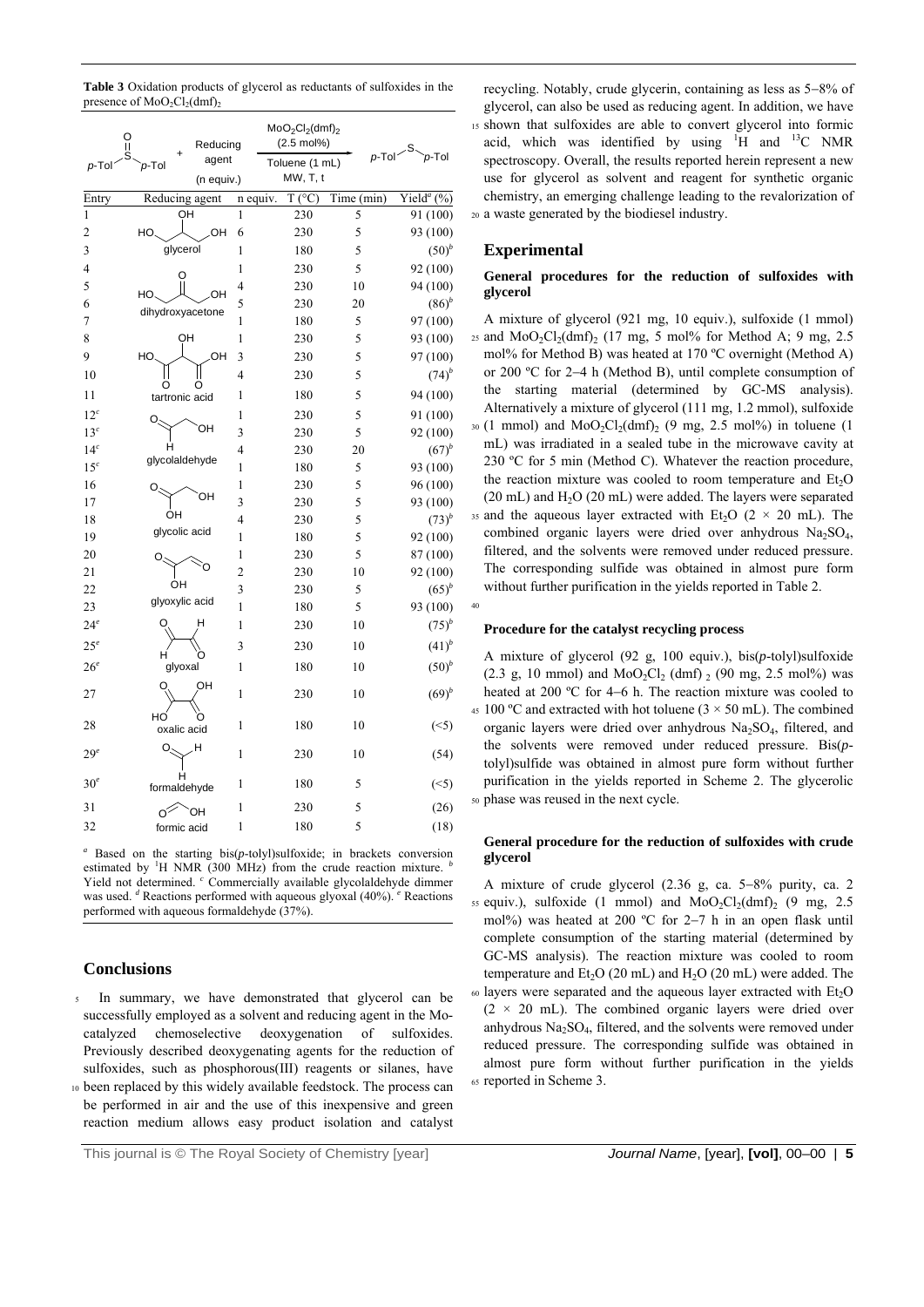#### **General procedure for the reduction of sulfoxides using oxidation products from glycerol as reducing agents**

A mixture of bis(*p*-tolyl)sulfoxide (230 mg, 1 mmol), the appropriate amount of reducing agent  $(1-6 \text{equiv.})$ , and

- $5 \text{ MoO}_2Cl_2(dmf)$ ,  $(9 \text{ mg}, 2.5 \text{ mol})$  in toluene  $(1 \text{ mL})$  was irradiated in a sealed tube in the microwave cavity at 180 or 230 ºC for 5 min. The reaction mixture was cooled to room temperature and  $Et<sub>2</sub>O$  (20 mL) and  $H<sub>2</sub>O$  (20 mL) were added. The layers were separated and the aqueous layer extracted with  $Et<sub>2</sub>O$
- $10 (2 \times 20 \text{ mL})$ . The combined organic layers were dried over anhydrous Na<sub>2</sub>SO<sub>4</sub>, filtered, and the solvents were removed under reduced pressure to give bis(*p*-tolyl)sulfide in the conversions and yields reported in Table 3.

## **Acknowledgements**

15 We are grateful to the Ministerio de Ciencia e Innovación (MICINN) and FEDER (CTQ2010-15358 and CTQ2009- 09949/BQU) and Junta de Castilla y León (BU021A09 and GR-172) for financial support. P.G-G. and M.A.F.-R. thank MICINN for "Juan de la Cierva" and "Ramón y Cajal" contracts.

## <sup>20</sup>**Notes and references**

*Departamento de Química, Facultad de Ciencias, Universidad de Burgos, Pza. Misael Bañuelos s/n, 09001-Burgos, Spain. Fax: (+34) 947258831; E-mail: rsd@ubu.es* 

† Electronic Supplementary Information (ESI) available: NMR spectra of 25 the products and experimental details for the recycling study. See DOI: 10.1039/b000000x/

- 1 J. J. Bozell and G. R. Petersen, *Green Chem.*, 2010, 12, 539-554.
- 2 (*a*) M. Pagliaro, R. Ciriminna, H. Kimura, M. Rossi and C. Della Pina. *Angew. Chem., Int. Ed.*, 2007, 46, 4434-4440; (b) A. Behr, J.
- 30 Eilting, K. Irawadi, J. Leschinski and F. Lindner, *Green Chem.,* 2008, **10**, 13-30; (*c*) C.-H. Zhou, J. N. Beltramini, Y.-X. Fan and G. Q. Lu, *Chem. Soc. Rev.,* 2008, **37**, 527549; (*d*) F. Jérôme, Y. Pouilloux and J. Barrault, *ChemSusChem*, 2008, 1, 586-613.
- 3 (*a*) Y. Kwon, K. J. P. Schouten and M. T. M. Koper, *ChemCatChem*,
- 2011, 3, 1176-1185; (b) C.-H. Zhou, J. N. Beltramini, C.-X. Lin, Z.-P. Xu, G. Q. Lu and A. Tanksale, *Catal. Sci. Technol.*, 2011, **1**, 111122; (*c*) G. L. Brett, Q. He, C. Hammond, P. J. Miedziak, N. Dimitratos, M. Sankar, A. A. Herzing, M. Conte, J. A. López-Sánchez, C. J. Kiely, D. W. Knight, S. H. Taylor and G. J. Hutchings,
- <sup>40</sup>*Angew. Chem. Int. Ed.*, 2011, **50**, 1013610139; (*d*) E. Skrzyńska, J. Ftouni, J.-S. Girardon, M. Capron, L. Jalowiecki-Duhamel, J.-F. Paul and F. Dumeignil, *ChemSusChem*, 2012, 5, 2065-2078; (*e*) For a review, see: B. Katryniok, H. Kimura, E. Skrzyńska, J.-S. Girardon, P. Fongarland, M. Capron, R. Ducoulombier, N. Mimura, S. Paul and 45 F. Dumeignil, *Green Chem.*, 2011, **13**, 1960–1979.
- 4 (*a*) Hydrogenolysis: J. Chaminand, L. A. Djakovitch, P. Gallezot, P. Marion, C. Pinel and C. Rosier, *Green Chem.*, 2004, 6, 359-361; (*b*) S. Zhu, Y. Zhu, S. Hao, H. Zheng, T. Mo and Y. Li, *Green Chem.*, 2012, 14, 2607-2616; (c) N. D. Kim, J. R. Park, D. S. Park, B. K.
- 50 Kwak and J. Yi, *Green Chem.*, 2012, 14, 2638-2646; (d) For dehydroxylation reactions, see: J. ten Dam and U. Hanefeld, *ChemSusChem, 2011, 4, 1017-1034.*
- 5 (*a*) B. Katryniok, S. Paul, V. Bellière-Baca, P. Rey and F. Dumeignil, *Green Chem.,* 2010, 12, 2079-2098; (*b*) For oxidehydration
- 55 reactions, see: M. D. Soriano, P. Concepción, J. M. López Nieto, F. Cavani, S. Guidetti and C. Trevisanut, *Green Chem.*, 2011, **13**, 2954-2962.
- 6 (*a*) X. Liu, H. Ma, Y. Wu, C. Wang, M. Yang, P. Yan and U. Welz-Biermann, *Green Chem.*, 2011, 13, 697–701; (*b*) For the preparation
- 60 of glycerol carbonate from glycerol, see: J. Hu, Y. Gu, Z. Guan, J. Li, W. Mo, T. Li and G. Li, *ChemSusChem*, 2011, 4, 1767-1772; (*c*) Ch.

Ramesh Kumar, K. Jagadeeswaraiah, P. S. Sai Prasad and N. Lingaiah, *ChemCatChem*, 2012, 4, 1360-1367.

- 7 (*a*) A. M. Ruppert, J. D. Meeldijk, B. W. M. Kuipers, B. H. Erné and 65 B. M. Weckuysen, *Chem. Eur. J.*, 2008, **14**, 20162024; (*b*) Y. Gu, A. Azzouzi, Y. Pouilloux, F. Jérôme and J. Barrault, *Green Chem.*, 2008, 10, 164-167; (c) Y. Shi, W. Dayoub, G.-R. Chen and M. Lemaire, *Green Chem.*, 2010, 12, 2189-2195; (d) P. Gaudin, R. Jacquot, P. Marion, Y. Pouilloux and F. Jérôme, *Catal. Sci. Technol.,* 2011, **1**, 616–620; (*e*) P. Goudin, R. Jacquot, P. Marion, Y. Pouilloux and F. Jérôme, *ChemSusChem*, 2011, 4, 719-722.
- 8 R. R. Soares, D. A. Simonetti and J. A. Dumesic, *Angew. Chem., Int. Ed.*, 2006, 45, 3982-3985.
- 9 (*a*) Y. Gu and F. Jérôme, *Green Chem.*, 2010, **12**, 11271138; (*b*) A.
- 75 E. Díaz-Álvarez, J. Francos, B. Lastra-Barreira, P. Crochet and V. Cadierno, *Chem. Commun.*, 2011, 47, 6208-6227.
- 10 (*a*) C. Crotti, E. Farnetti and N. Guidolin, *Green Chem.,* 2010, **12**, 22252231; (*b*) L. Li, T. K. Korányi, B. F. Sels and P. P. Pescarmona, *Green Chem.*, 2012, 14, 1611-1619.
- 80 11 (*a*) E. Farnetti, J. Kaspar and C. Crotti, *Green Chem.,* 2009, **11**, 704709; (*b*) A. E. Díaz-Álvarez, P. Crochet and V. Cadierno, *Catal. Commun.,* 2011, 13, 91-96; (c) A. Azua, J. A. Mata and E. Peris, *Organometallics*, 2011, 30, 5532-5536; (*d*) A. Dibenedetto, P. Stufano, F. Nocito and M. Aresta, *ChemSusChem*, 2011, **4**, 1311- 85 1315; (*e*) X. Cui, C. Zhang, F. Shi and Y. Deng, *Chem. Commun.*, 2012, 48, 9391-9393.
- 12 M. C. Carreño, *Chem. Rev.*, 1995, 95, 1717-1760.
- 13 M. Madesclaire, *Tetrahedron*, 1988, 44, 6537-6580.
- 14 J. H. Enemark and J. J. A. Cooney, *Chem. Rev.,* 2004, **104**, 90 1175-1200.
- 15 For recent examples, see: (*a*) A. C. Fernandes, J. A. Fernandes, C. C. Romão, L. F. Veiros and M. J. Calhorda, *Organometallics,* 2010, **29**, 5517-5525; (*b*) S. Enthaler, *Catal. Sci. Technol.*, 2011, 1, 104-110.
- 16 (*a*) R. Sanz and M. R. Pedrosa, *Curr. Org. Synth.*, 2009, 6, 239-263; 95 (*b*) R. Sanz and M. R. Pedrosa, *Adv. Org. Synth.*, 2012, 4, 183–267.
	- 17 R. Sanz, J. Escribano, R. Aguado, M. R. Pedrosa and F. J. Arnáiz, *Synthesis,* 2004, 1629-1632.
	- 18 R. Sanz, J. Escribano, M. R. Pedrosa, R. Aguado and F. J. Arnáiz, *Adv. Synth. Catal., 2007, 349, 713-718.*
- 100 19 R. Sanz, J. Escribano, Y. Fernández, R. Aguado, M. R. Pedrosa and F. J. Arnáiz, *Synlett*, 2005, 1389-1392.
	- 20 Alternative reductants such as silanes, boranes, and hydrogen have also been used for the Mo-catalyzed deoxygenation of sulfoxides. See: (*a*) A. C. Fernandes and C. C. Romão, *Tetrahedron,* 2006, **62**,
- 105 96509654; (*b*) A. C. Fernandes and C. C. Romão, *Tetrahedron Lett.,* 2007, 48, 9176-9179; (c) P. M. Reis, P. J. Costa, C. C. Romão, J. A. Fernandes, M. J. Calhorda and B. Royo, *Dalton Trans.,* 2008, 1727-1733
	- 21 N. García, P. García-García, M. A. Fernández-Rodríguez, R. Rubio,
- 110 M. R. Pedrosa, F. J. Arnáiz and R. Sanz, *Adv. Synth. Catal.,* 2012, **354**, 321-327.
	- 22 Glycerol USP (99.7% min.) was purchased from Comercial Farmacéutica Castellana, S.A. and can be obtained from 1.25 kg (2.02 €/kg) till 1250 kg containers (0.93 €/kg).
- 115 23 Glycerol is not miscible with these solvents although at the temperature reaction the mixtures become more or less homogeneous.
	- 24 Further decreasing of the reaction time till 1 h led to incomplete conversion (54%).
- 120 25 Using pinacol as a reducing agent nitroaromatics were reduced to the corresponding aniline derivatives. See ref. 21.
	- 26 Slightly longer reaction times (ca. 6 h) were needed for second and following runs.
- 27 In the sixth run a ca. 75% of conversion was observed after 24 h 125 under the reaction conditions.
- 28 We obtained crude glycerol from Bionor (Berantevilla, Araba, Spain) with a glycerol and water contents among  $5-8\%$  and  $60-80\%$ , respectively, whereas methanol content was less than 5%.
- 29 The reactions were performed in an open vessel and so, most of the 130 solvent (mainly water) was removed along the process. The crude product was extracted with diethyl ether from the dried residue.
	- 30 See Electronic Supporting Information for details.

**6** | *Journal Name*, [year], **[vol]**, 00–00 **This journal is © The Royal Society of Chemistry [year]**